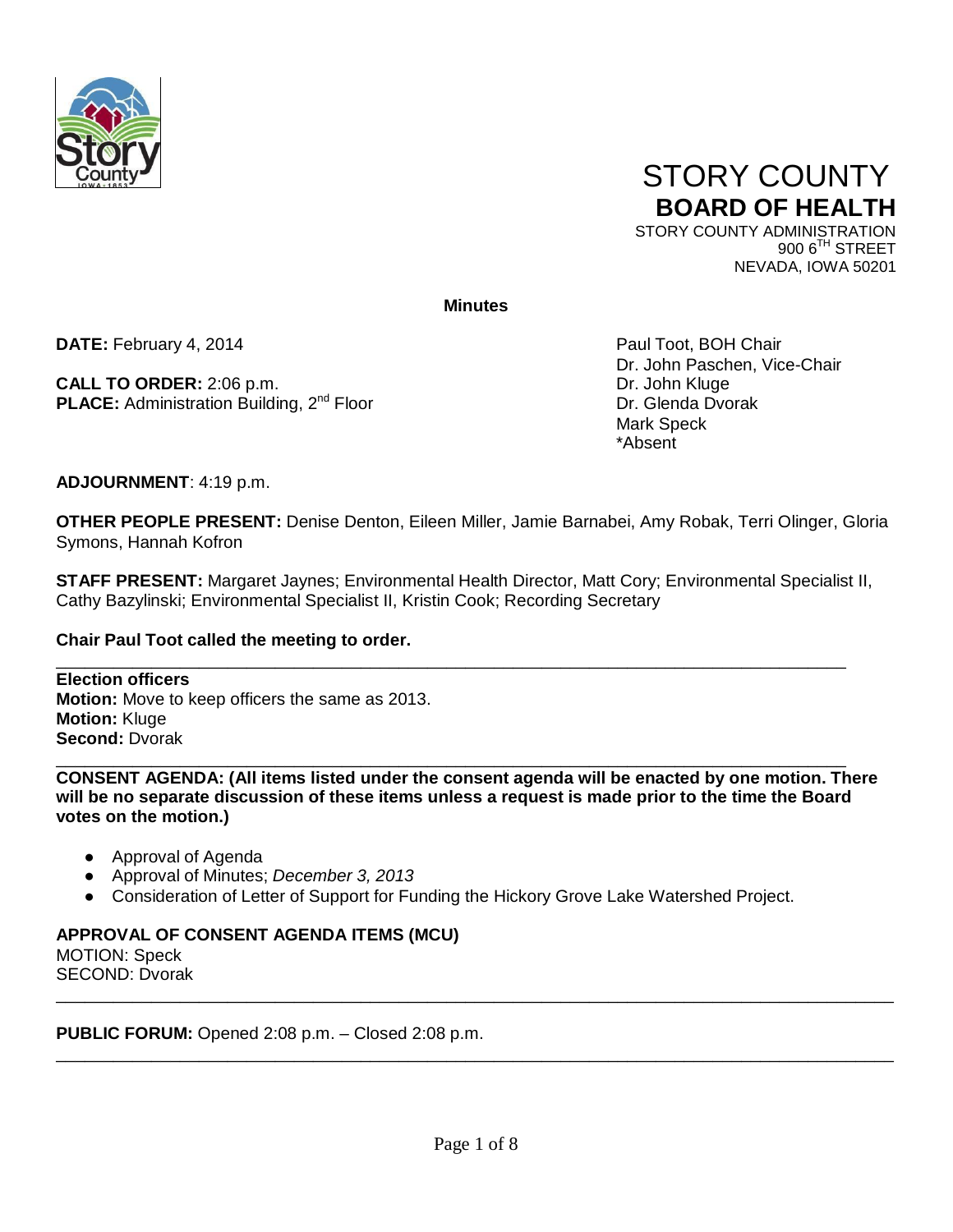

## **AGENCY AND DEPARTMENTAL REPORTS Mid-Iowa Community Action Health Services (MICA) Gloria Symons Amy Robak**

Ms. Symons gave an overview of current child healthcare programs as well as maternal healthcare. Ms. Symons stated that over 2,000 children and over 7,000 ages 0-21 have been served. Ms. Symons also stated that over 300 women were served for maternal healthcare. Ms. Symons also reviewed the number of those being served through the WIC program.

Ms. Robak gave an overview of the 1st Five program stating that MICA partners with physicians and clinics to take in referrals and to also refer patients to other agencies. Ms. Robak stated that 87 referrals came in and 157 referrals went out to other agencies. Ms. Robak provided comments from providers regarding 1st Five.

Ms. Symons gave an overview of a grant that helps with health care registration. Ms. Symons stated that said grant would expire soon. Ms. Symons stated that the majority of those being served are age 0-5 as well as those newly on Medicaid.

# **BOARD COMMENTS**

None

#### \_\_\_\_\_\_\_\_\_\_\_\_\_\_\_\_\_\_\_\_\_\_\_\_\_\_\_\_\_\_\_\_\_\_\_\_\_\_\_\_\_\_\_\_\_\_\_\_\_\_\_\_\_\_\_\_\_\_\_\_\_\_\_\_\_\_\_\_\_\_\_\_\_\_\_\_\_\_\_\_\_\_\_\_\_\_\_\_ **AGENCY AND DEPARTMENTAL REPORTS YOUTH AND SHELTER SERVICES (YSS) Denise Denton**

Ms. Denton provided the YSS quarterly report. Ms. Denton gave an overview of marijuana for medical purposes laws. Ms. Denton also reviewed a youth survey regarding marijuana and provided charted responses.

Ms. Denton updated Board members on the Nicotine Ordinance stating that Ordinance language is currently being updated.

# **BOARD COMMENTS**

None

#### \_\_\_\_\_\_\_\_\_\_\_\_\_\_\_\_\_\_\_\_\_\_\_\_\_\_\_\_\_\_\_\_\_\_\_\_\_\_\_\_\_\_\_\_\_\_\_\_\_\_\_\_\_\_\_\_\_\_\_\_\_\_\_\_\_\_\_\_\_\_\_\_\_\_\_\_\_\_\_\_\_\_\_\_\_\_\_\_ **AGENCY AND DEPARTMENTAL REPORTS HOMEWARD Eileen Mullan Terri Olinger**

Ms. Mullan gave an overview of the current budget and grant dollars stating that HOMEWARD is on track for FY14.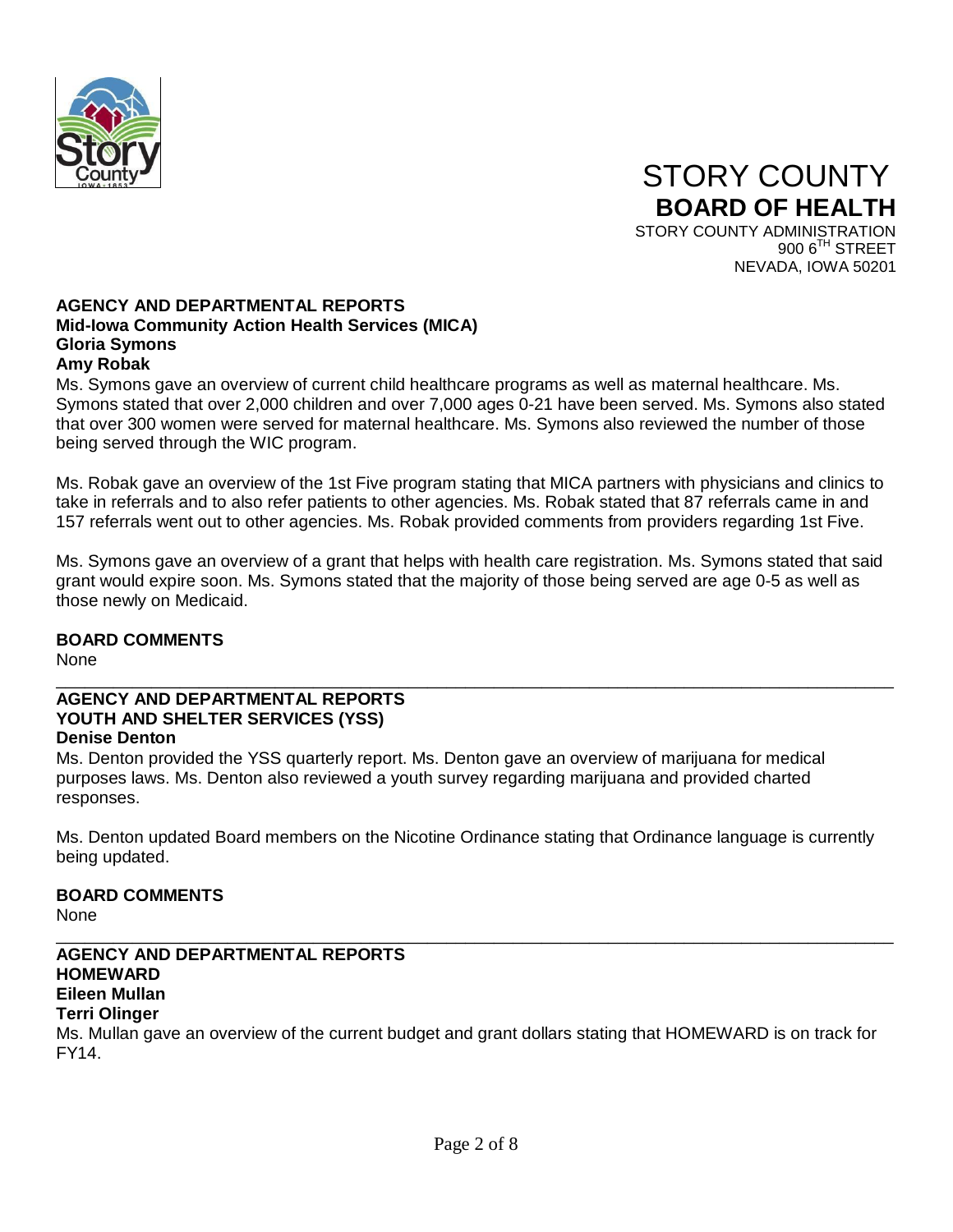

Ms. Olinger gave a summary of current disease surveillance and statewide influenza activity for November through December 2013.

- Salmonella 1 case
- Shigella 1 case
- Pertussis 2 cases
- HIB (Haemophilus influenzae B) 1 case
- Hepatitis B 1 case Maternal

## **BOARD COMMENTS**

Dr. John Kluge asked for flu vaccine cost. Ms. Olinger stated that HOMWARD's immunization pricing is low compared to surrounding counties stating that such vaccines range from \$30-\$45 depending on type.

Mr. Speck questioned the number of remaining vaccines. Ms. Olinger stated that influenza vaccines are still available.

\_\_\_\_\_\_\_\_\_\_\_\_\_\_\_\_\_\_\_\_\_\_\_\_\_\_\_\_\_\_\_\_\_\_\_\_\_\_\_\_\_\_\_\_\_\_\_\_\_\_\_\_\_\_\_\_\_\_\_\_\_\_\_\_\_\_\_\_\_\_\_\_\_\_\_\_\_\_\_\_\_\_\_\_\_\_\_\_

## **AGENCY AND DEPARTMENTAL REPORTS STORY COUNTY ENVIRONMENTAL HEALTH Margaret Jaynes**

Ms. Jaynes gave an overview of current septic and well permit numbers. Ms. Jaynes also stated a concern with frozen septic systems and suggested possible solutions.

Ms. Jaynes also reviewed outstanding Notice of Violations (9) and outstanding binding agreements (5). Ms. Jaynes stated that in February, Notice of Violation notices will be issued to property owners with outstanding binding agreements.

Ms. Jaynes stated that there are currently eight open lead cases. Ms. Jaynes also stated the EBL Inspector/Risk Assessor Certification will expire in February 2014.

Ms. Jaynes gave an overview of current pool, tattoo, and tanning inspections.

Ms. Jaynes stated that one hoarding complaint had been received as well as two manure odor complaints and one abandoned house complaint.

Ms. Jaynes gave an animal confinement update stating that staff will use special boot covers as to not spread PED (Porcine Epidemic Diarrhea) virus for biosecurity.

Ms. Jaynes gave an update of staff trainings.

Ms. Jaynes gave an update to the Hickory Grove Lake watershed and unpermitted septic systems. Ms. Jaynes also reviewed budgetary needs for the needed septic updates.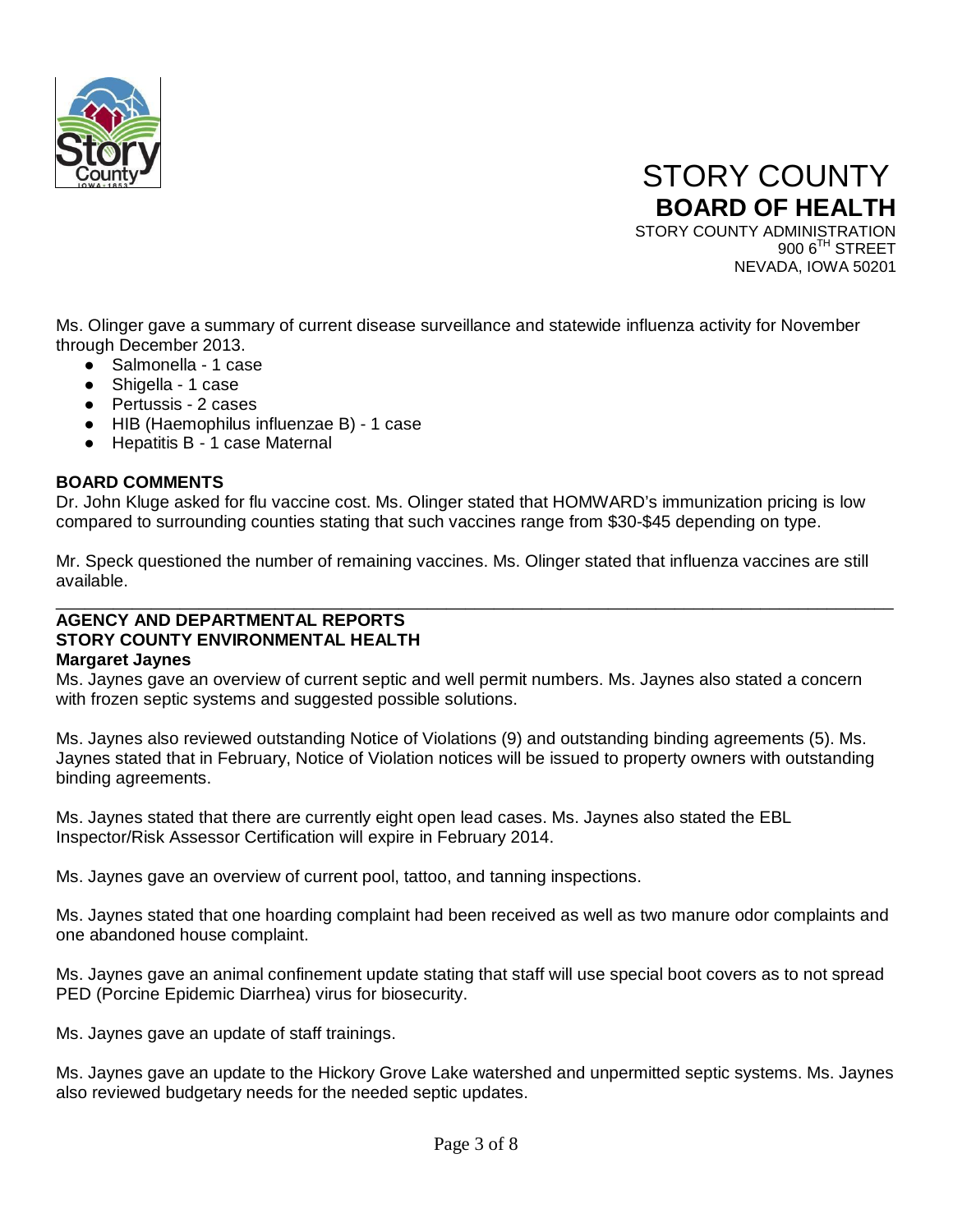

Ms. Jaynes gave an overview of the approved FY15 budget.

Ms. Jaynes stated she would like to have a septic review for all P&D applications for a trial period of one year. Ms. Jaynes will bring this back to the Board in April.

\_\_\_\_\_\_\_\_\_\_\_\_\_\_\_\_\_\_\_\_\_\_\_\_\_\_\_\_\_\_\_\_\_\_\_\_\_\_\_\_\_\_\_\_\_\_\_\_\_\_\_\_\_\_\_\_\_\_\_\_\_\_\_\_\_\_\_\_\_\_\_\_\_\_\_\_\_\_\_\_\_\_\_\_\_\_\_\_

Ms. Jaynes also stated she would like to keep the site review process the same.

**BOARD COMMENTS**

None

# **PUBLIC HEARING ITEMS:**

**None** 

#### \_\_\_\_\_\_\_\_\_\_\_\_\_\_\_\_\_\_\_\_\_\_\_\_\_\_\_\_\_\_\_\_\_\_\_\_\_\_\_\_\_\_\_\_\_\_\_\_\_\_\_\_\_\_\_\_\_\_\_\_\_\_\_\_\_\_\_\_\_\_\_\_\_\_\_\_\_\_\_\_\_\_\_\_\_\_\_\_ **ADDITIONAL ITEMS Discussion and Consideration of lead Grant;** *Telephone Conference* **Margaret Jaynes Eileen Mullan**

Ms. Mullan gave an overview of the current Lead Grant and reasons as to why she feels this should not continue. Ms. Mullan stated that FY14 lead cases are zero, FY13 had two cases, and FY12 had four cases. Ms. Mullan also reviewed FY14 reimbursement as being \$10,479 and FY15 reimbursement expected to be \$4,457. Ms. Mullan stated that grant distribution is based on number of clients, which is decreasing. Ms. Mullan stated that expenses typically are \$7,400-\$8,000/year. Ms. Mullan stated that if the County discontinued the Lead Program then the State of Iowa would take over Lead Program Responsibilities.

## **Carmily Stone, Kevin Officer, Stu Schmitz**

Mr. Officer asked for a recommendation from Story County regarding the Lead Program. Ms. Mullan reiterated her reasoning as stated above. Mr. Officer updated Board members regarding FY15 application and changes to streamline the process. Ms. Mullan asked for Public Health role in a lead case.

Mr. Officer reviewed a Chart of Services, which was provided to Board members.

Ms. Olinger questioned the timing of the new computer system software rollout. Ms. Stone stated that July 1, 2014 is a firm date for the rollout. Ms. Jaynes asked if this date could be written into the contract. Mr. Officer concurred.

Discussion of responsibilities, customer service rate, and grant dollars were discussed.

Board members discussed services provided by IDPH.

HOMEWARD will cover the cost of Ms. Jaynes' recertification unless grant funds are depleted.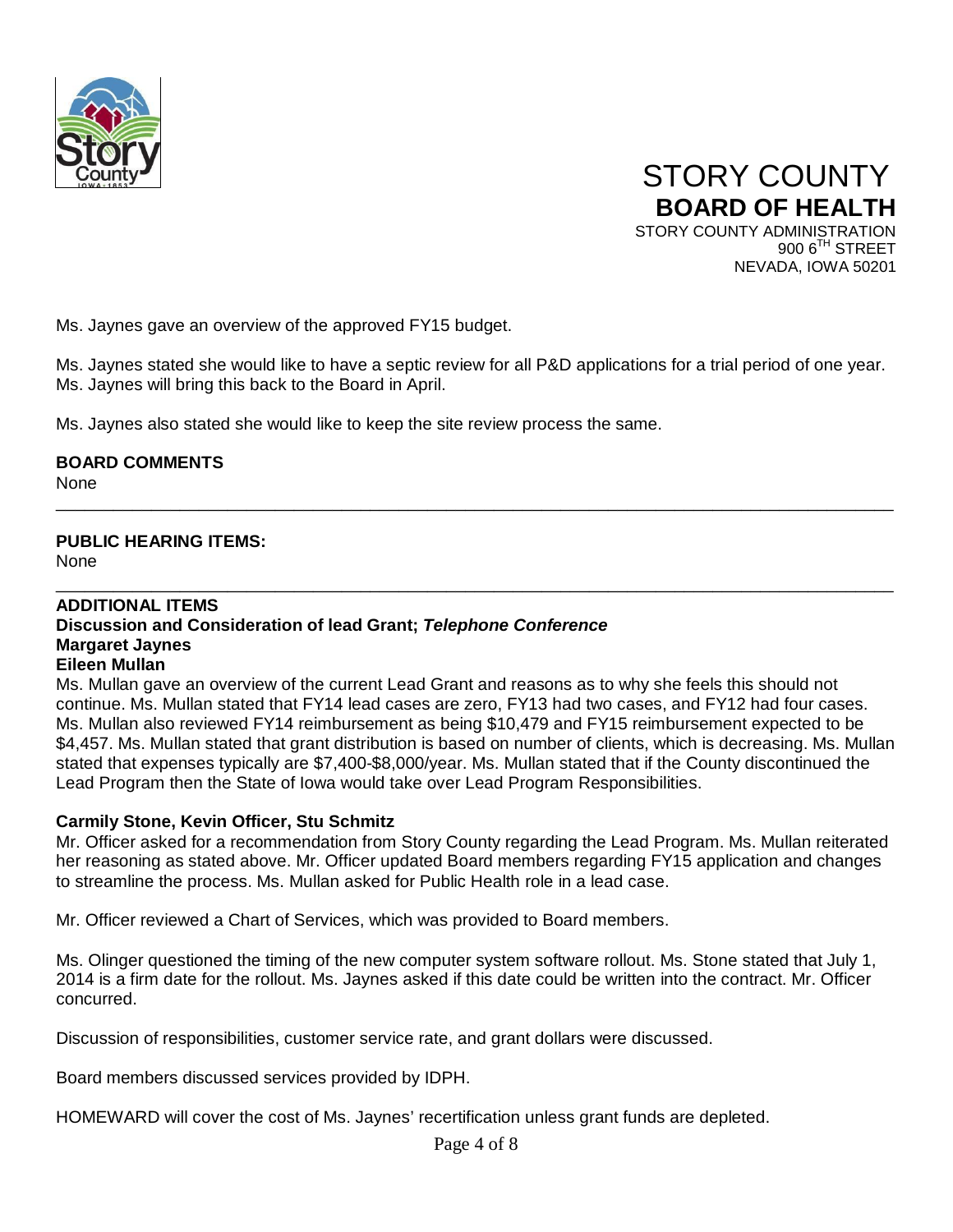

 STORY COUNTY **BOARD OF HEALTH**

STORY COUNTY ADMINISTRATION  $9006$ <sup>TH</sup> STREET NEVADA, IOWA 50201

## **MOTION: Move that the Story County Board of Health recommends continuing the Lead Program. (MCU)**

HOMEWARD to look into areas where costs can be diminished during FY15.

**MOTION:** Paschen **SECOND:** Kluge

## **ADDITIONAL ITEMS Update on E-Cigarette Ordinance Paul Toot**

Mr. Toot stated that the Board of Supervisors passed the Nicotine Ordinance also stating that Board members have since received many inquiries regarding said Ordinance. Mr. Toot stated that most questions pertained to the required location of the products within establishments. Mr. Toot stated that said Ordinance was reworded a public input session will be scheduled before the Board proceeds with the final two readings. Mr. Toot also mentioned two similar Bills regarding the same topic currently being proposed at the State level.

\_\_\_\_\_\_\_\_\_\_\_\_\_\_\_\_\_\_\_\_\_\_\_\_\_\_\_\_\_\_\_\_\_\_\_\_\_\_\_\_\_\_\_\_\_\_\_\_\_\_\_\_\_\_\_\_\_\_\_\_\_\_\_\_\_\_\_\_\_\_\_\_\_\_\_\_\_\_\_\_\_\_\_\_\_\_\_\_

\_\_\_\_\_\_\_\_\_\_\_\_\_\_\_\_\_\_\_\_\_\_\_\_\_\_\_\_\_\_\_\_\_\_\_\_\_\_\_\_\_\_\_\_\_\_\_\_\_\_\_\_\_\_\_\_\_\_\_\_\_\_\_\_\_\_\_\_\_\_\_\_\_\_\_\_\_\_\_\_\_\_\_\_\_\_\_\_

Dr. Paschen questioned the possible banning of E-cigarettes in public areas. Ms. Denton stated that the current Ordinance only pertains to location of such products inside retail establishments.

# **ADDITIONAL ITEMS Discussion of Salary Increase for Cathy Bazylinski Cathy Bazylinski**

Ms. Bazylinski gave an overview of her recollection of the December budget and salary discussion.

Mr. Toot gave an overview of his recollection of such. Mr. Toot stated that he does not remember recommending a 3% increase outside of what the rest of County employees would receive.

Ms. Jaynes stated that the proposed raise was based on merit and not cost of living, as Director's are not allowed to recommend cost of living increases.

Ms. Bazylinski stated her reasoning for requesting a 3% raise. Mr. Toot stated that the County has not implemented a merit based raise system as of yet. Ms. Bazylinski stated that 3% raises have been given in the past and asked for reasoning as to why she could not receive the same.

Mr. Toot gave an overview of the Grade Change for the Environmental Specialist job position and the pay grade for such.

Mr. Toot reminded Board members that the BOH adopted the new job descriptions and County manual.

Budget decision-making responsibility of BOH and BOS was discussed.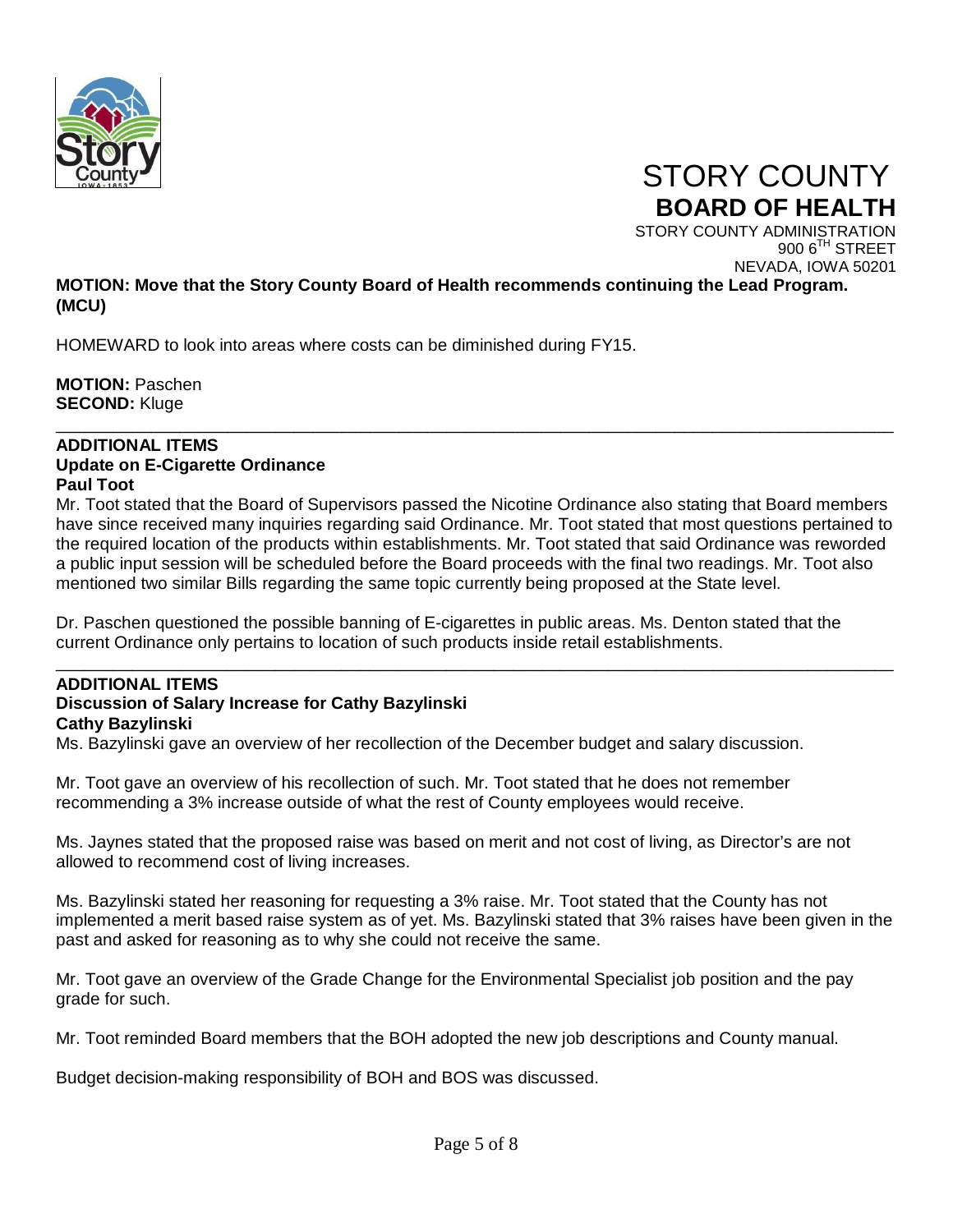

Mr. Speck and Dr. Paschen stated that they believed that both Environmental Health Specialists would receive a raise based on the Job Grade Change and proposed budget by Margaret Jaynes at the December 2013 Board meeting.

Ms. Bazylinski cited the current compensation policy, which allows for a salary increase.

Salary pay rage was discussed.

Mr. Toot stated that any compensation change should begin with the Director of a department and Human Resources.

Dr. Paschen suggested that Ms. Jaynes speak with the H.R. Director again about a 3% raise for Ms. Bazylinski. Ms. Jaynes stated that she has already proposed said raise.

The budget and salary process was discussed further.

Ms. Jaynes was directed to speak with the H.R. Director regarding any suggested pay increase.

## **ADDITIONAL ITEMS**

#### **Discussion of Hickory Grove Watershed Permit Fees**

#### **Margaret Jaynes**

Ms. Jaynes proposed waving the permit fee of \$240/permit. Ms. Jaynes stated that this would be a total of nine permits.

\_\_\_\_\_\_\_\_\_\_\_\_\_\_\_\_\_\_\_\_\_\_\_\_\_\_\_\_\_\_\_\_\_\_\_\_\_\_\_\_\_\_\_\_\_\_\_\_\_\_\_\_\_\_\_\_\_\_\_\_\_\_\_\_\_\_\_\_\_\_\_\_\_\_\_\_\_\_\_\_\_\_\_\_\_\_\_\_

**MOTION: Move to waive septic permit fee of \$240 for the nine Hickory Grove Watershed properties as proposed. (MCU)**

\_\_\_\_\_\_\_\_\_\_\_\_\_\_\_\_\_\_\_\_\_\_\_\_\_\_\_\_\_\_\_\_\_\_\_\_\_\_\_\_\_\_\_\_\_\_\_\_\_\_\_\_\_\_\_\_\_\_\_\_\_\_\_\_\_\_\_\_\_\_\_\_\_\_\_\_\_\_\_\_\_\_\_\_\_\_\_\_

\_\_\_\_\_\_\_\_\_\_\_\_\_\_\_\_\_\_\_\_\_\_\_\_\_\_\_\_\_\_\_\_\_\_\_\_\_\_\_\_\_\_\_\_\_\_\_\_\_\_\_\_\_\_\_\_\_\_\_\_\_\_\_\_\_\_\_\_\_\_\_\_\_\_\_\_\_\_\_\_\_\_\_\_\_\_\_\_

\_\_\_\_\_\_\_\_\_\_\_\_\_\_\_\_\_\_\_\_\_\_\_\_\_\_\_\_\_\_\_\_\_\_\_\_\_\_\_\_\_\_\_\_\_\_\_\_\_\_\_\_\_\_\_\_\_\_\_\_\_\_\_\_\_\_\_\_\_\_\_\_\_\_\_\_\_\_\_\_\_\_\_\_\_\_\_\_

**MOTION:** Speck **SECOND:** Paschen

#### **ADDITIONAL ITEMS Review of Current Environmental Health Department Fees**

# **Margaret Jaynes**

Ms. Jaynes stated she does not proposed any changes to the current fee structure.

## **ADDITIONAL ITEMS**

## **Update Regarding Story County Uniforms & Taxability Policy**

Mr. Toot gave an overview of the policy and taxation of such items.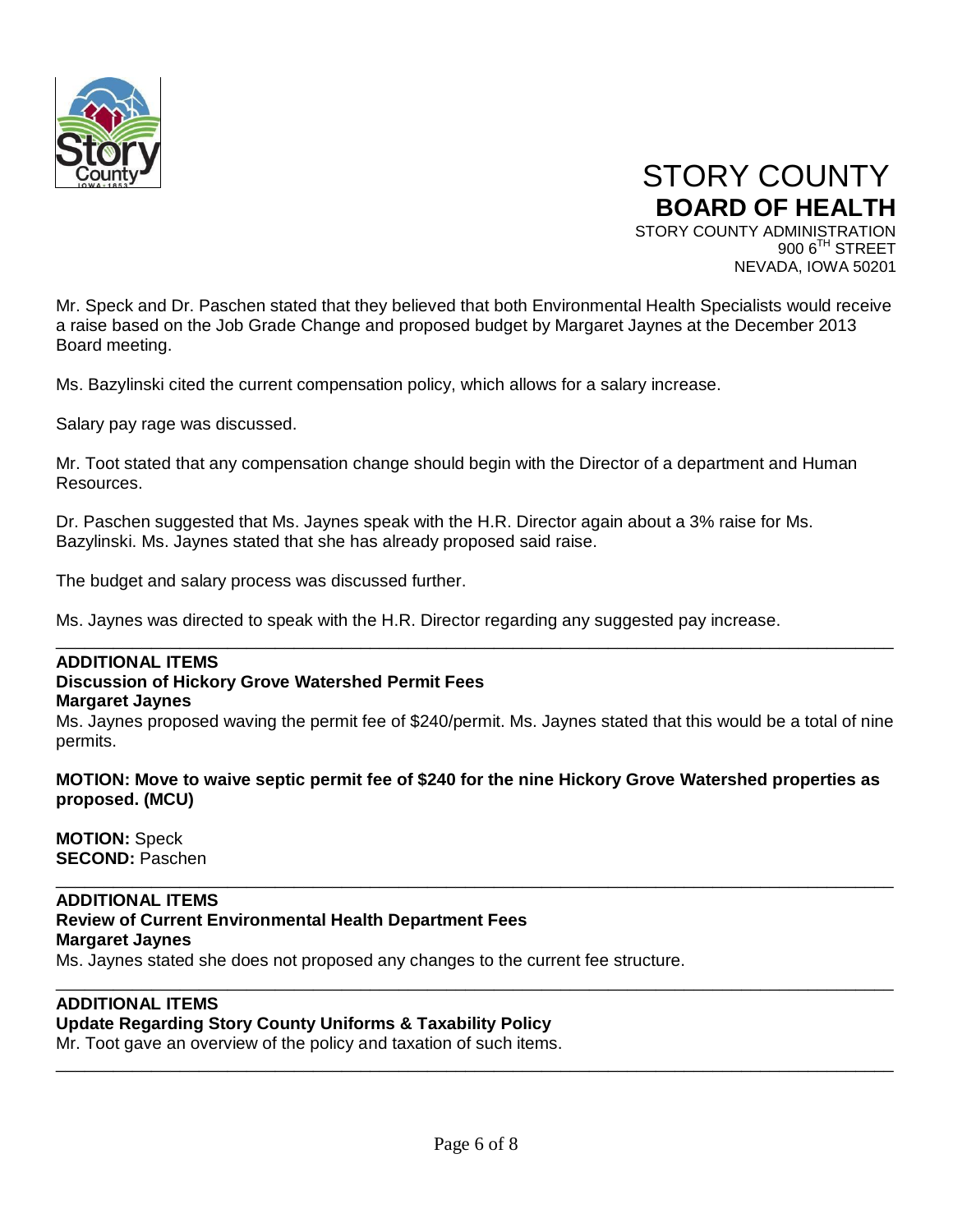

#### **ADDITIONAL ITEMS Discussion of Personnel Action Process Paul Toot**

Mr. Toot gave an overview of 'Green Forms', longevity pay increase, termination, etc., stating that such actions will come before the Board of Health for approval in the future.

#### \_\_\_\_\_\_\_\_\_\_\_\_\_\_\_\_\_\_\_\_\_\_\_\_\_\_\_\_\_\_\_\_\_\_\_\_\_\_\_\_\_\_\_\_\_\_\_\_\_\_\_\_\_\_\_\_\_\_\_\_\_\_\_\_\_\_\_\_\_\_\_\_\_\_\_\_\_\_\_\_\_\_\_\_\_\_\_\_ **ADDITIONAL ITEMS Discussion and Consideration of Local Public Health Services (LPHS) Application Eileen Mullan**

Ms. Mullan gave an overview of the LPHS application. Ms. Mullan proposed that the reimbursement rate be increased. Ms. Mullan proposed also continuing current monitoring of the program.

# **MOTION: Move to approve Local Public Health Services (LPHS) application. (MCU)**

**MOTION:** Dvorak **SECOND:** Paschen

## **STAFF COMMENTS:**

None

## **BOARD COMMENTS:**

Dr. Paschen suggested that at the next budget time the Director do due diligence with the H.R. Director ahead of time regarding salaries.

\_\_\_\_\_\_\_\_\_\_\_\_\_\_\_\_\_\_\_\_\_\_\_\_\_\_\_\_\_\_\_\_\_\_\_\_\_\_\_\_\_\_\_\_\_\_\_\_\_\_\_\_\_\_\_\_\_\_\_\_\_\_\_\_\_\_\_\_\_\_\_\_\_\_\_\_\_\_\_\_\_\_\_\_\_\_\_\_

\_\_\_\_\_\_\_\_\_\_\_\_\_\_\_\_\_\_\_\_\_\_\_\_\_\_\_\_\_\_\_\_\_\_\_\_\_\_\_\_\_\_\_\_\_\_\_\_\_\_\_\_\_\_\_\_\_\_\_\_\_\_\_\_\_\_\_\_\_\_\_\_\_\_\_\_\_\_\_\_\_\_\_\_\_\_\_\_

\_\_\_\_\_\_\_\_\_\_\_\_\_\_\_\_\_\_\_\_\_\_\_\_\_\_\_\_\_\_\_\_\_\_\_\_\_\_\_\_\_\_\_\_\_\_\_\_\_\_\_\_\_\_\_\_\_\_\_\_\_\_\_\_\_\_\_\_\_\_\_\_\_\_\_\_\_\_\_\_\_\_\_\_\_\_\_\_

**ADJOURNMENT:** 4:19 p.m.